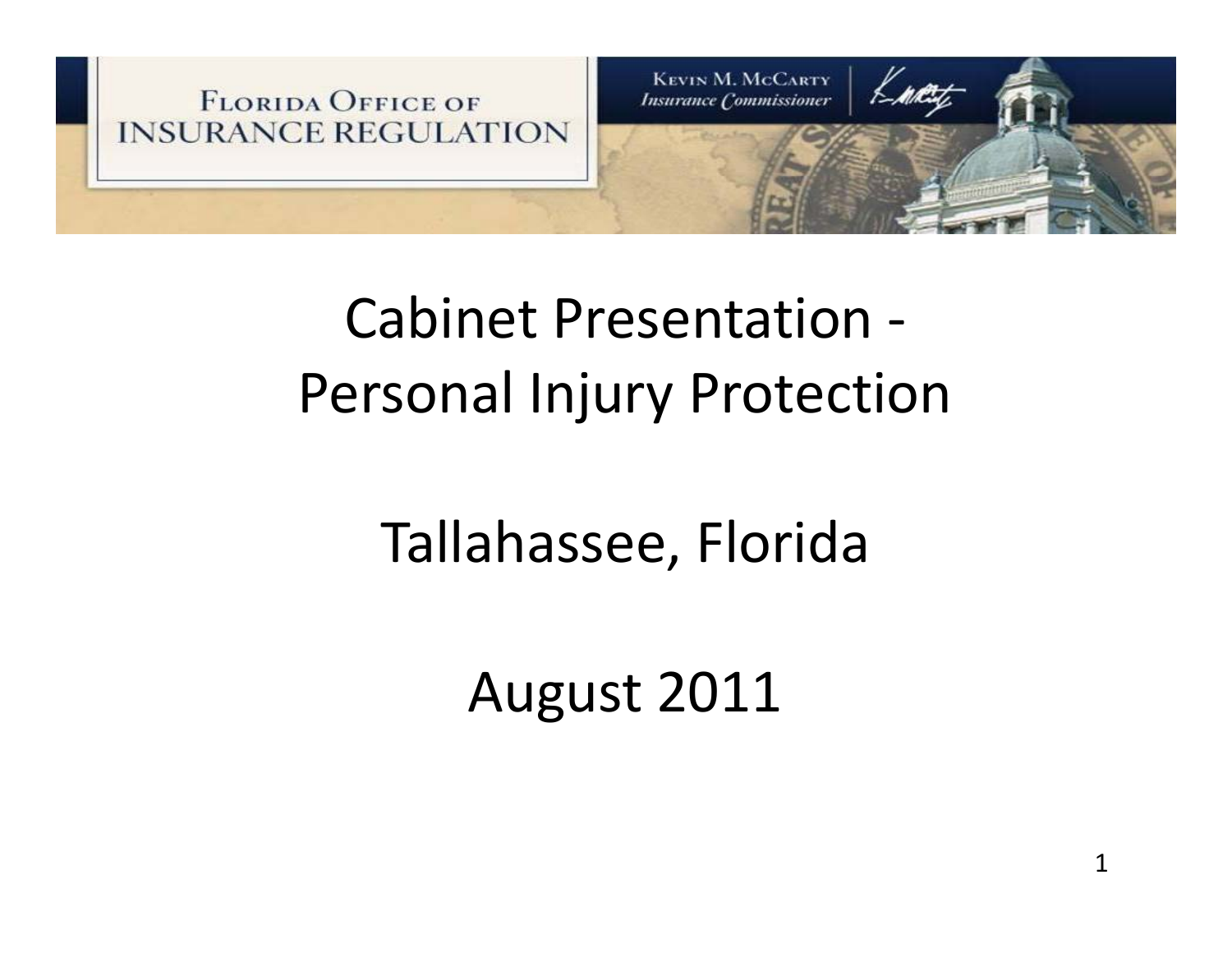## Types of Auto Insurance Systems

• No Fault – 10 States

Economic damages from injuries sustained in an auto accident are covered by each party's own insurance; the negligent party may be sued for additional funds to compensate for noneconomic damages after <sup>a</sup> specified threshold has been exceeded.

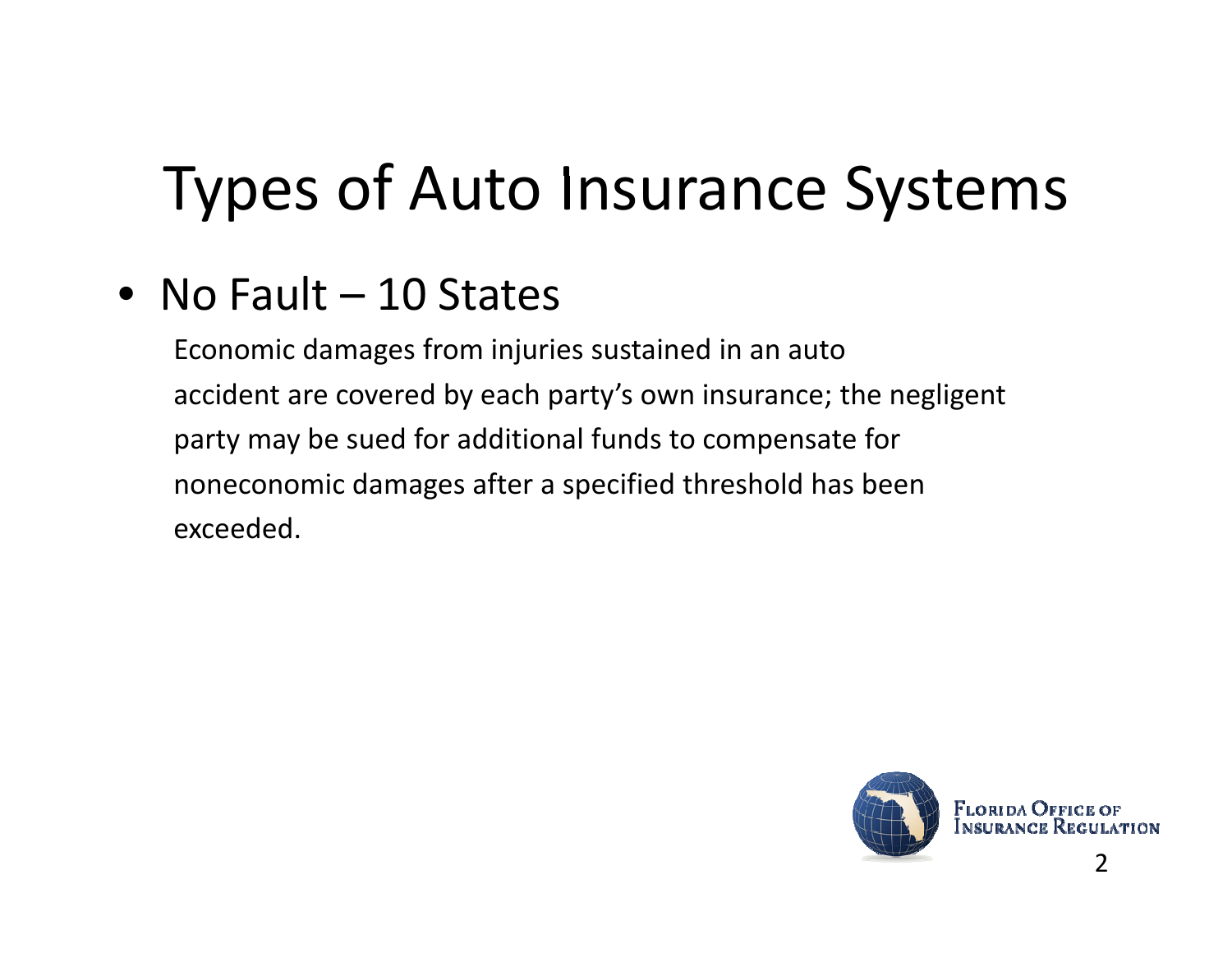## Types of Auto Insurance Systems

#### • Tort – 38 States

At‐fault drivers are liable for the economic and noneconomic damages they inflict on others.

#### • Choice – 2 States and DC

Drivers choose between differing types of auto insurance.

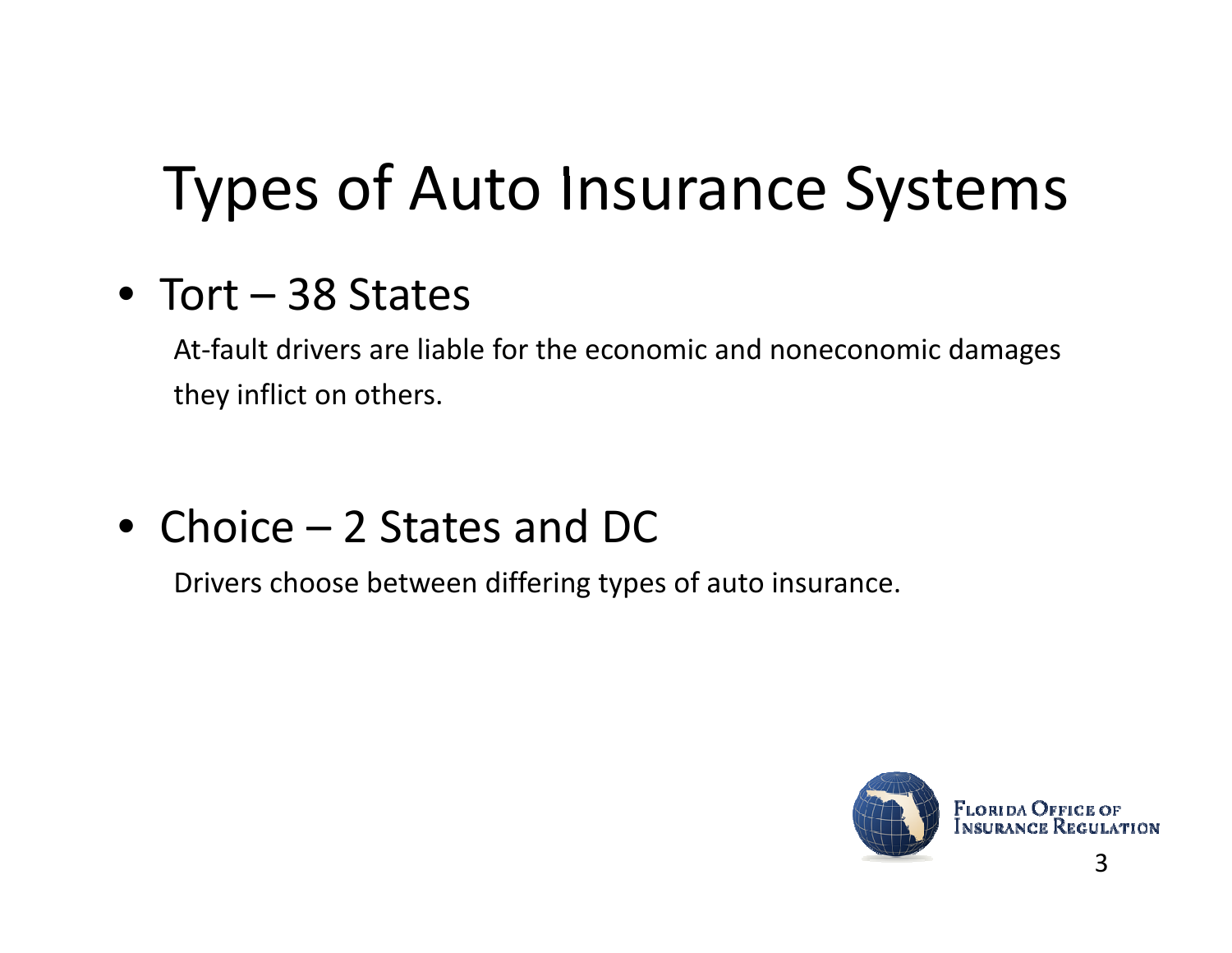## Auto Insurance Coverage Types

- • **Liability** – Coverage for all sums the insured is legally obligated to pay due to an accident
	- • **Bodily Injury (BI)** – Provides coverage for death or serious and permanent injury to others when you are legally liable for an accident involving your automobile.
	- $\bullet$  **Medical Pay (Med Pay)** – Provides coverage for medical treatment for the insured or resident family member resulting from an auto accident, regardless of fault, as well as any person occupying the covered auto.
	- $\bullet$  **Personal Injury Protection (PIP)** – Provides coverage for medical benefits, lost wages and funeral benefits for insured or resident family member when injured in their own vehicle, in someone else's vehicle, as <sup>a</sup> pedestrian or as <sup>a</sup> bicyclist.
	- $\bullet$  **Property Damage (PD)** ‐ Coverage in the event that negligent acts or omissions of an insured result in damage or destruction of another's property.
	- • **Uninsured Motorist (UM)** – Coverage provided to the insured, resident family members and any other person occupying the covered automobile for bodily injury resulting from an accident involving an uninsured or underinsured driver.

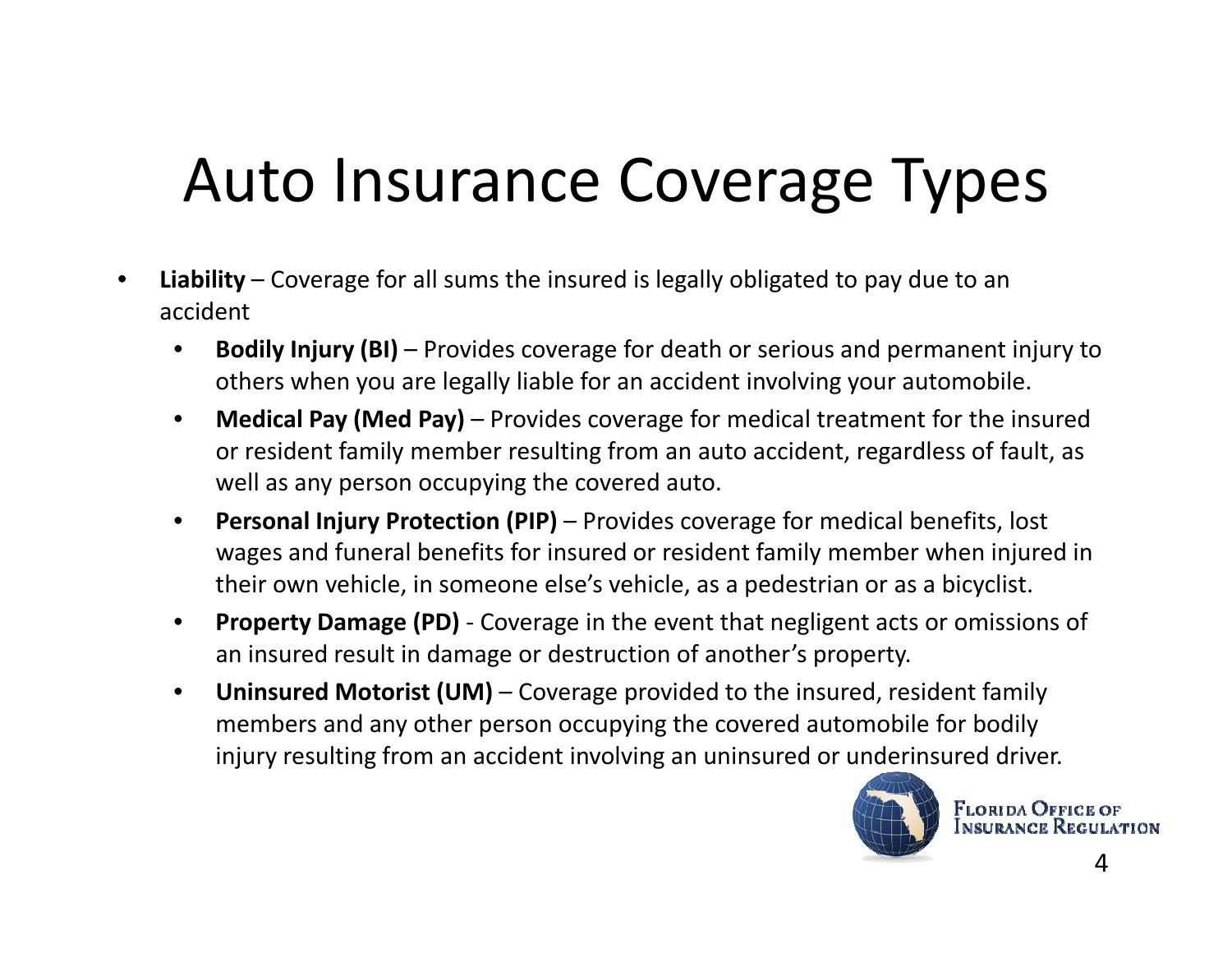#### Auto Insurance Coverage Types

- • **Physical Damage** – Coverage for damage to your covered automobile and other related coverages
	- $\bullet$  **Collision** – Coverage provided for damage caused by <sup>a</sup> collision with another vehicle or object
	- $\bullet$  **Comprehensive** – Coverage for physical damage (excluding collision) or theft of the insured vehicle(e.g. theft, fire or hail damage)
	- $\bullet$  **Towing** – Coverage for towing and road service for your covered automobile
	- $\bullet$  **Rental Reimbursement** – Reimbursement for auto rental up to specified limits if you get into an accident with your own automobile and can no longer drive it.

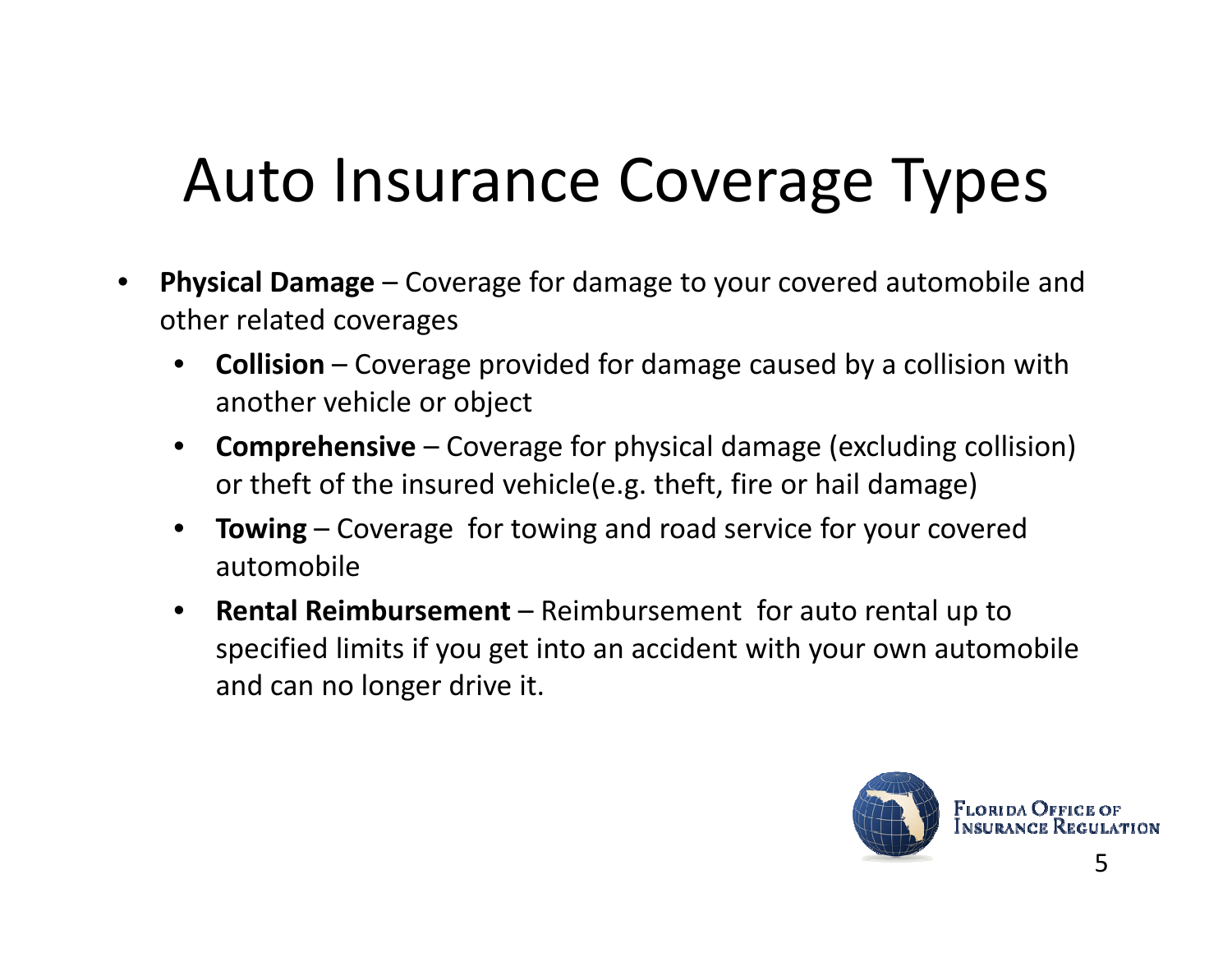## PIP/No Fault History in Florida

- 1972 Florida Enacts No-Fault Law (\$5,000 PIP Benefit)
- 1979 PIP Benefit is Raised to \$10,000
- 1988 Mandatory Property Damage Liability Coverage (\$10,000 Benefit)
- 2000 Statewide Grand Jury Findings
- 2001 Enhanced Fraud Protections Enacted Including Clinic Licensure and Limited Third-Party Access to Crash Reports
- 2003 Further Anti-fraud and Licensing Provisions
- 2007 PIP Sunsets, But is Re-enacted during Special Session (with some reforms)

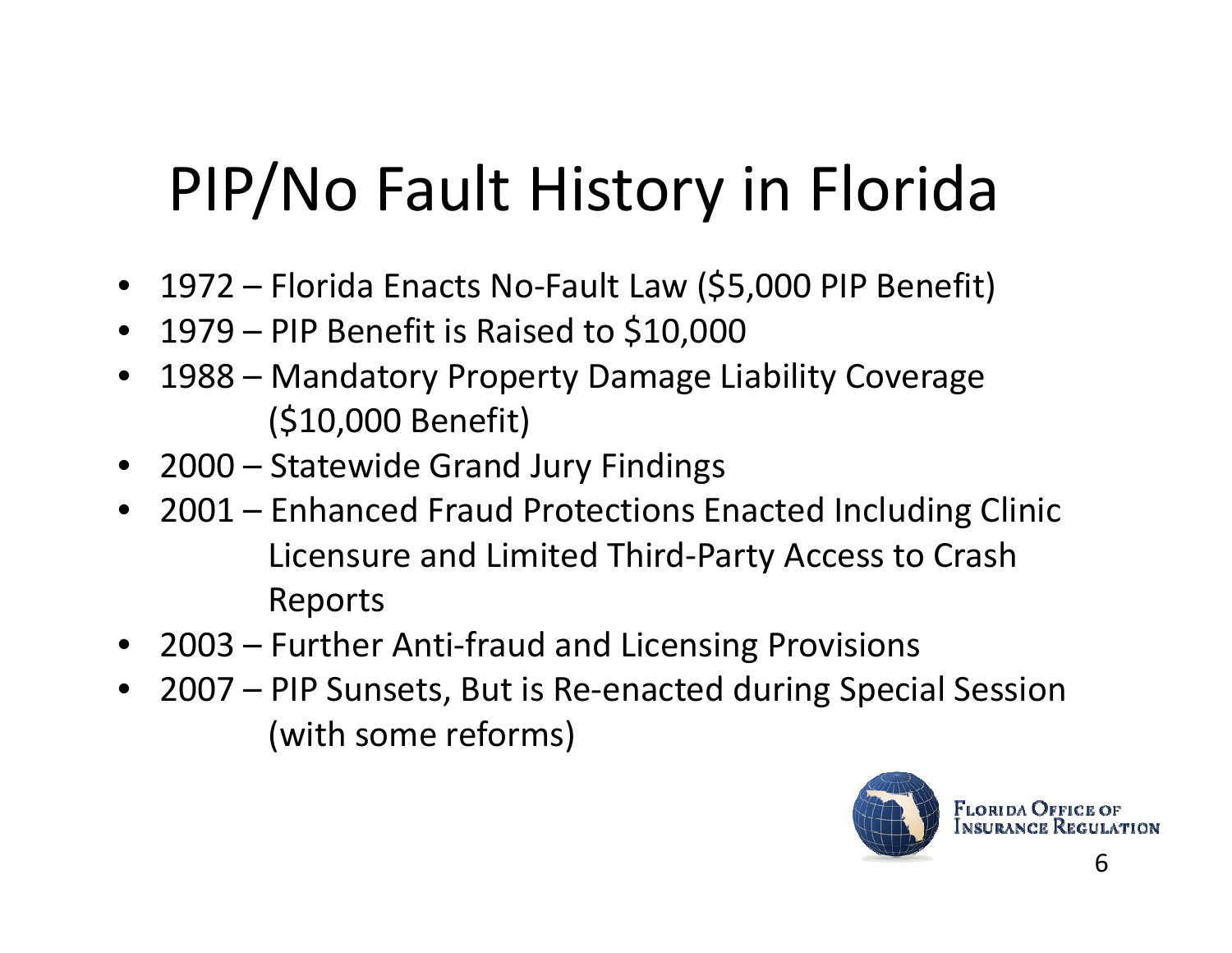#### Number of Licensed Drivers Has Remained Stable Since 2004



*Source: Driver Demographic Reports from Florida Department of Highway Safety and Motor Vehicles (www.flhsmv.gov/html/safety.html)* <sup>7</sup>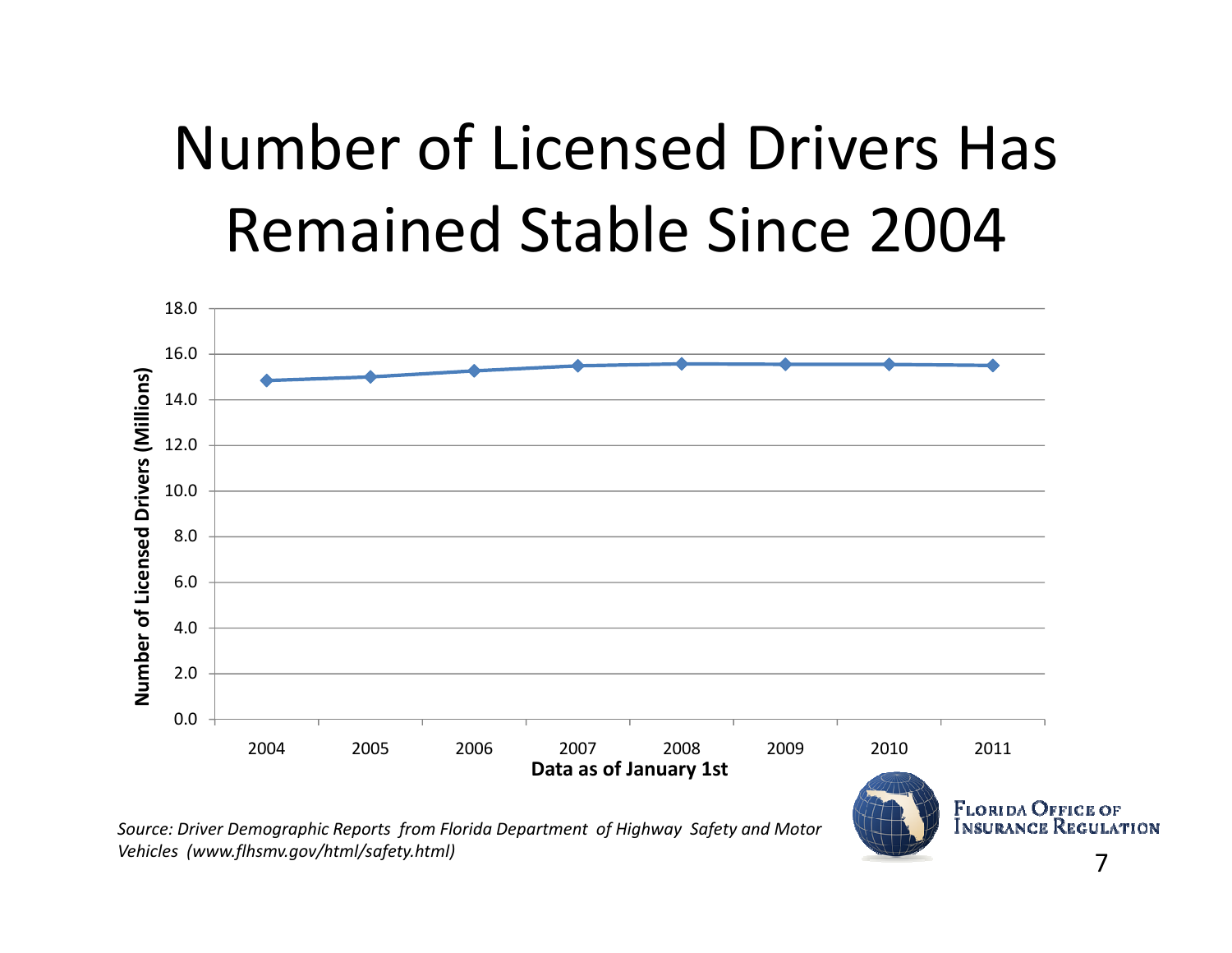#### Frequency of Crashes Has Decreased Since 2005



*Source: Driver Demographic Reports and Traffic Crash Reports from Florida Department of Highway Safety and Motor Vehicles (www.flhsmv.gov/html/safety.html)* <sup>8</sup>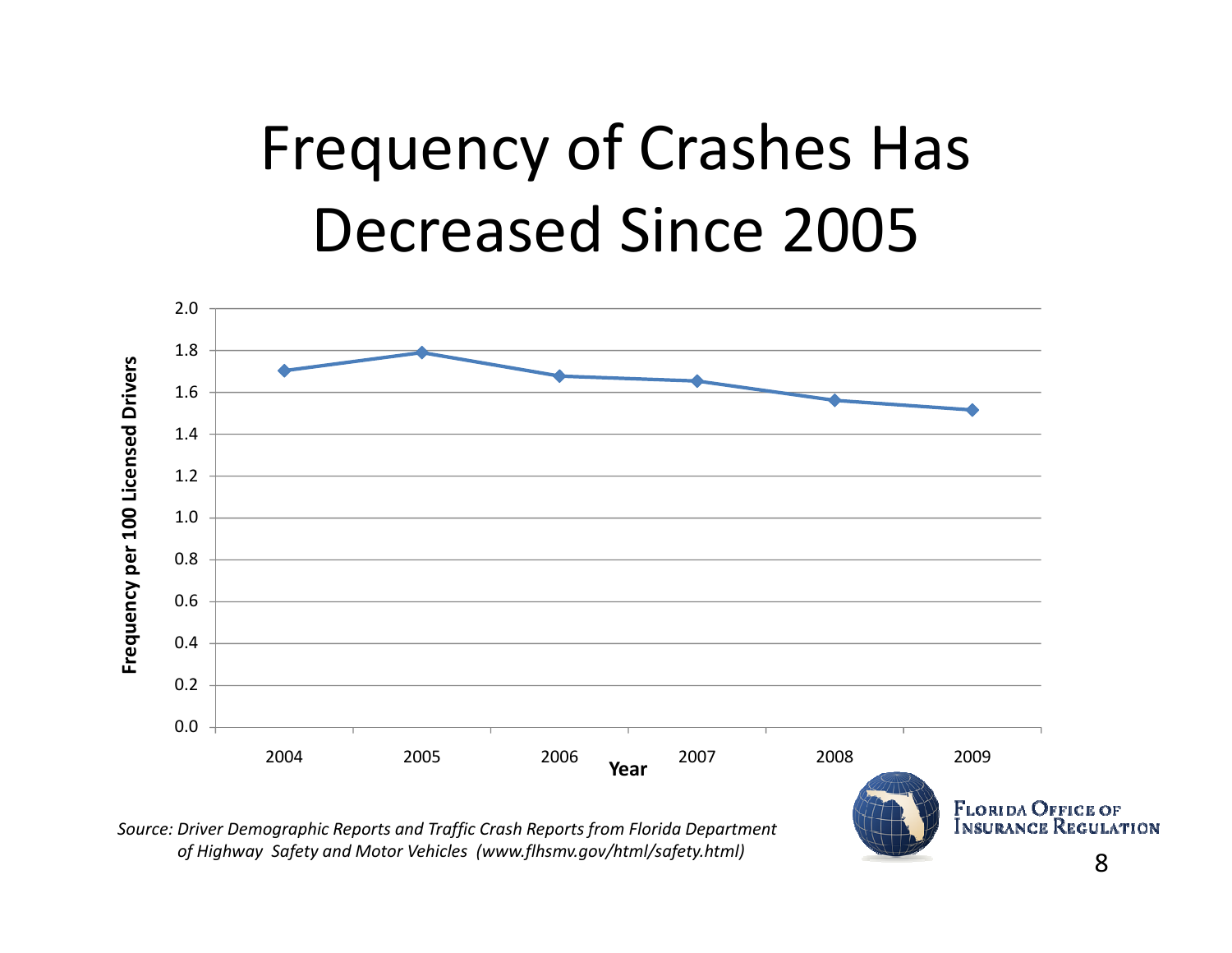#### Total PIP Benefits Paid Have Increased Significantly Since 2008



*Source: Report on Review of the 2011 Personal Injury Protection Data Call ‐ April 11, 2011 Data shown is for total payments for PIP benefits and excludes attributable expenses.*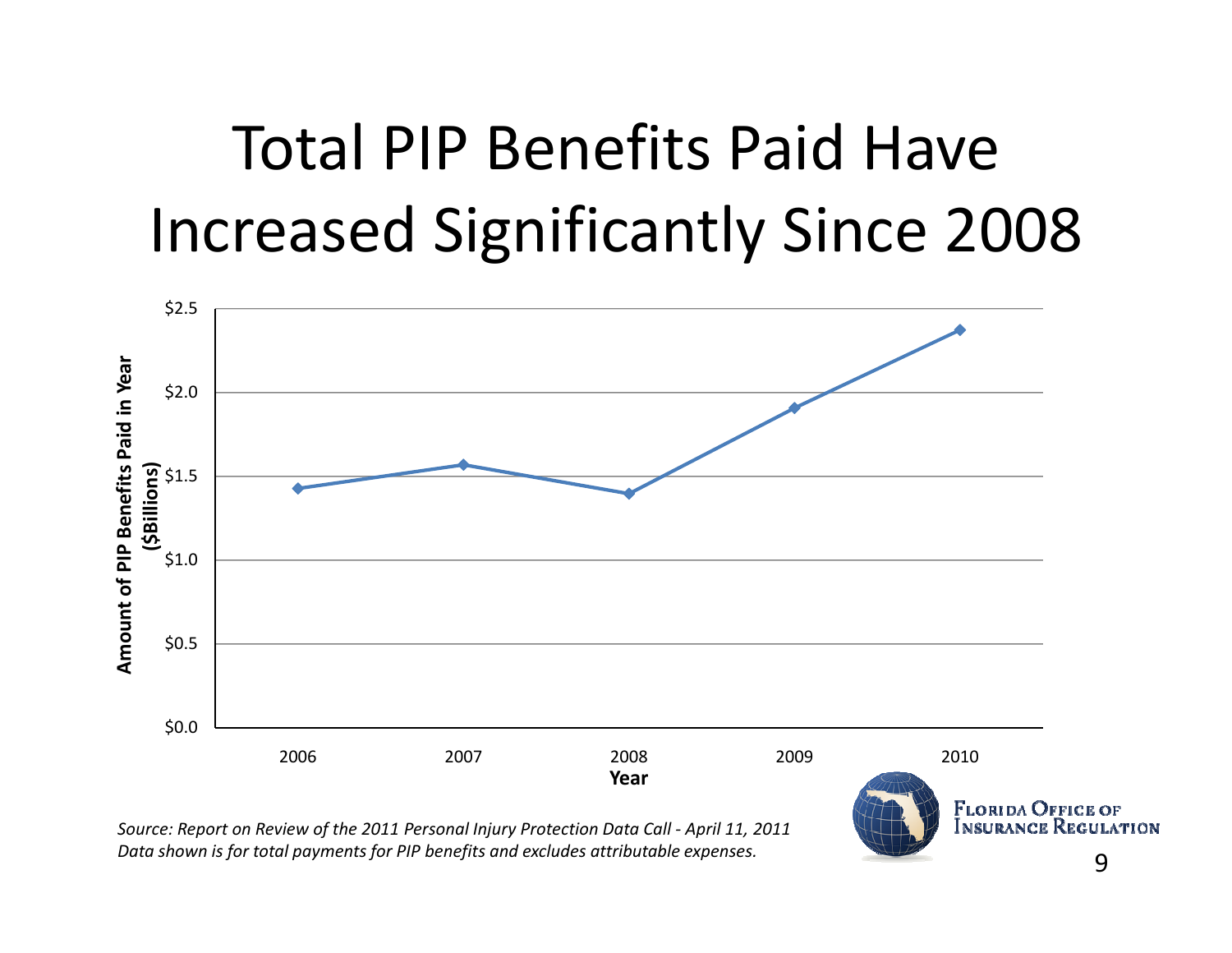## Number of PIP-Related Lawsuits Has **Increased Significantly Since 2008**



Source: Report on Review of the 2011 Personal Injury Protection Data Call - April 11, 2011 Number of PIP-related lawsuits where the insurer was the defendant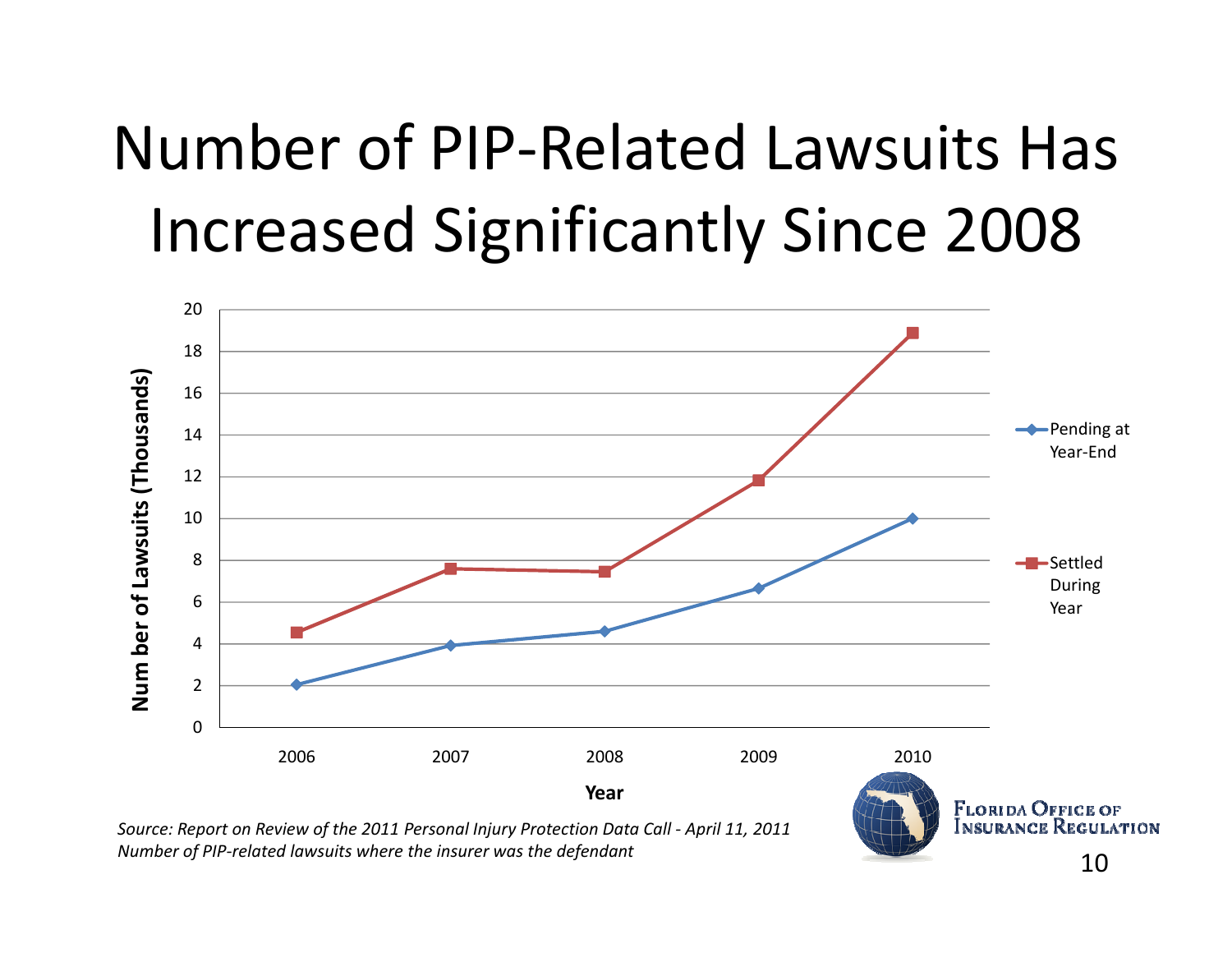#### **Top Five PIP States**

#### **Bodily Injury Limit No-Fault Limit** (If mandatory) **State** \$20,000 per person/\$40,000 per accident  $1<sub>1</sub>$ Michigan **Unlimited PIP** Florida  $2<sub>1</sub>$ \$10,000 PIP limit  $N/A$ \$25,000 per person/\$50,000 per accident  $\mathcal{R}$ New York \$50,000 Limit \$15,000 per person/\$30,000 per accident New Jersey \$250,000 Standard Limit  $\mathbf{A}_{\cdot}$ (A \$15,000 Basic limit is available) for Standard Policy \$10,000 per accident available as option for Basic Policy 5. Pennsylvania\* \$5,000 Medical Benefits Only \$15,000 per person/\$30,000 per accident (Funeral expenses, wage loss, etc. available as additional optional coverages)

Source for Rankings: Annual Statement - 2010 Direct Written Premium from Statutory Page 14 for Private Passenger Auto No-Fault (Personal Injury Protection) line of business.



\* Pennsylvania allows insureds a choice between a no-fault and a tort system.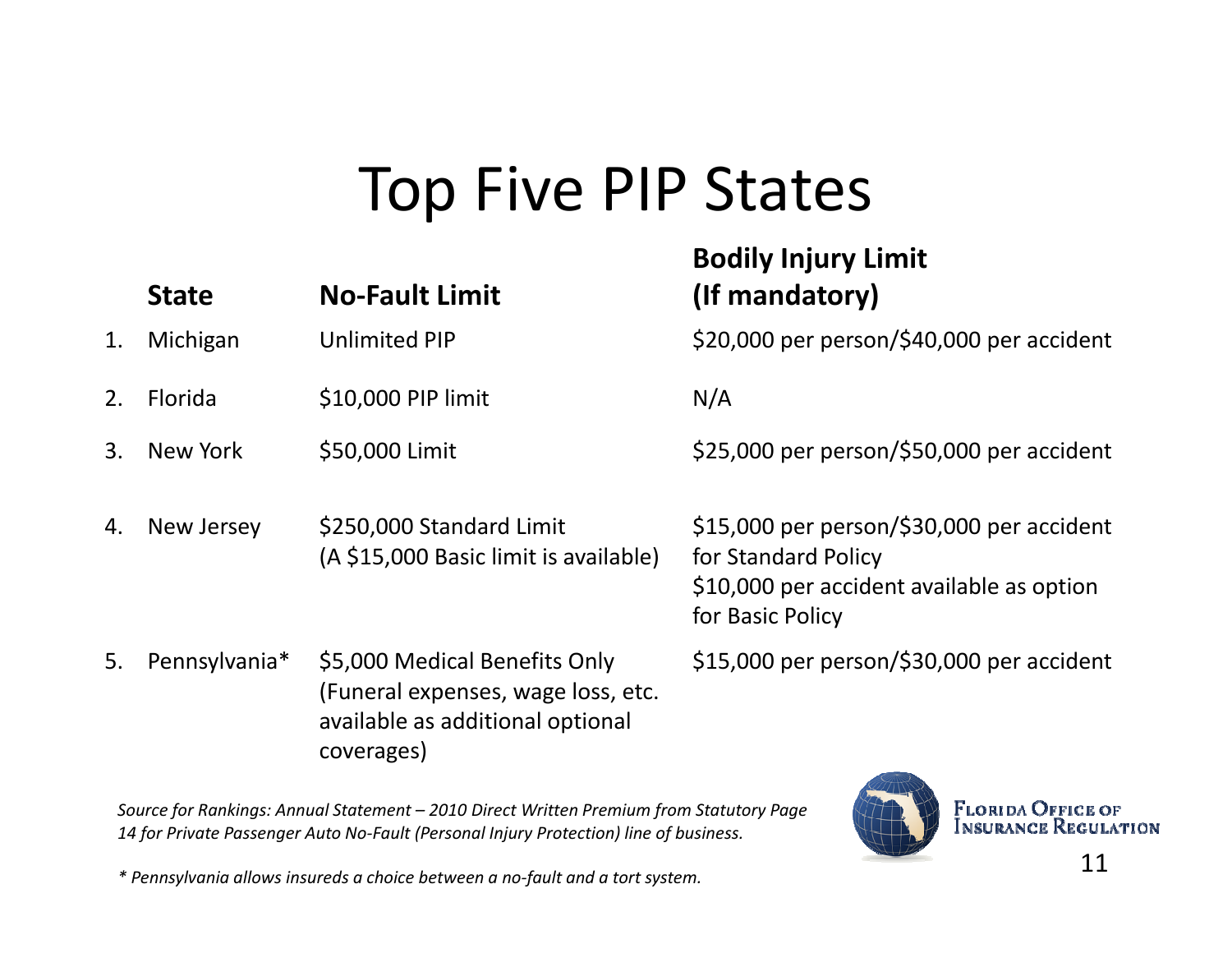# Actual PIP 6 ‐Month Premium Quotes

(For Selected Zip Codes in Top Five PIP States)



*Source: Large national carrier's online quote tool for 25‐year‐old single female, with no accidents/violations in last five years, and less than one year at current insurer at minimum*

*or no BI limits. For states where occupation is used, Food Service.*

*\* \$50,000 used as proxy for limit for Michigan since PIP coverage is provided on unlimited basis.*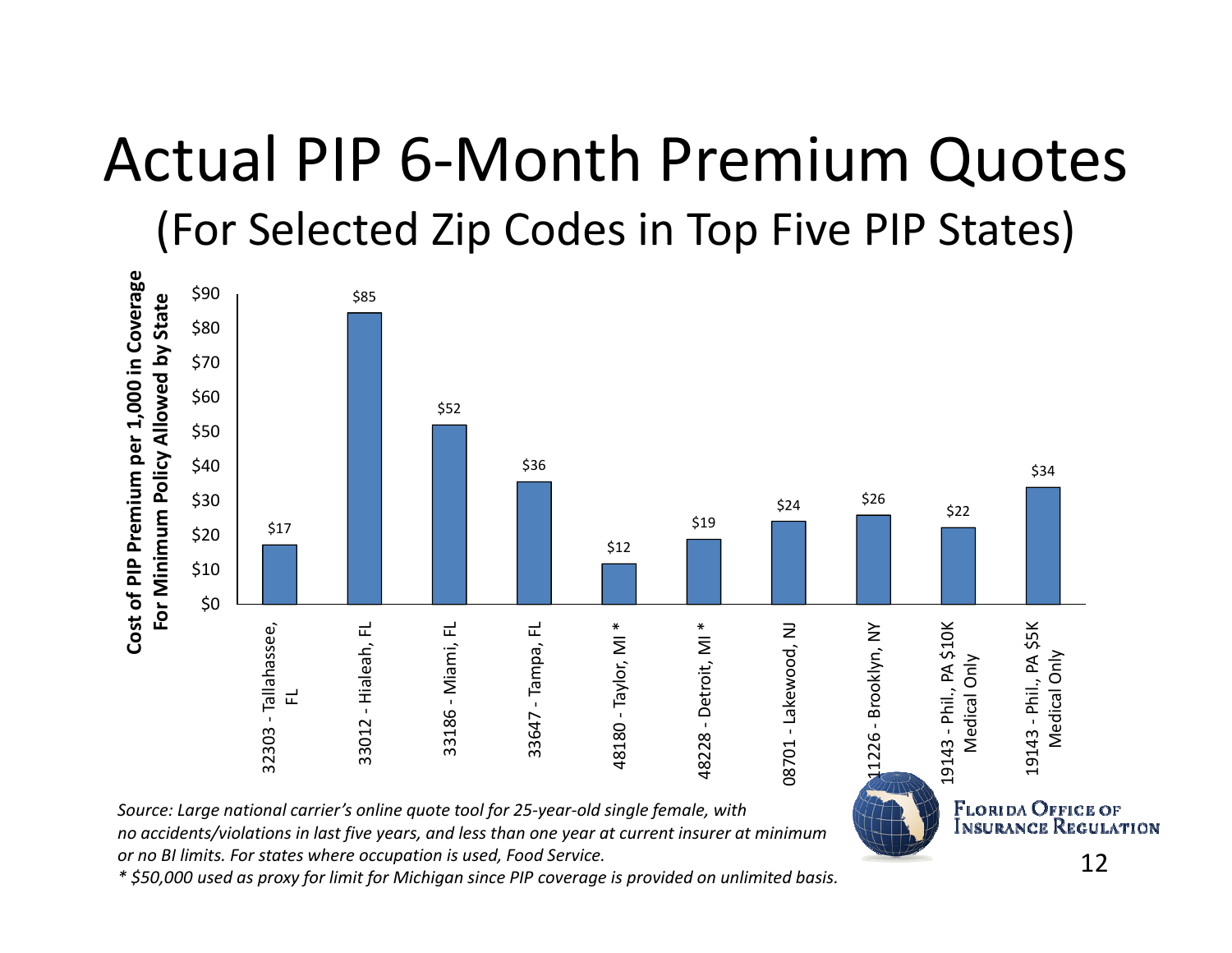#### PIP Direct Pure Loss RatioFor Top Five PIP States

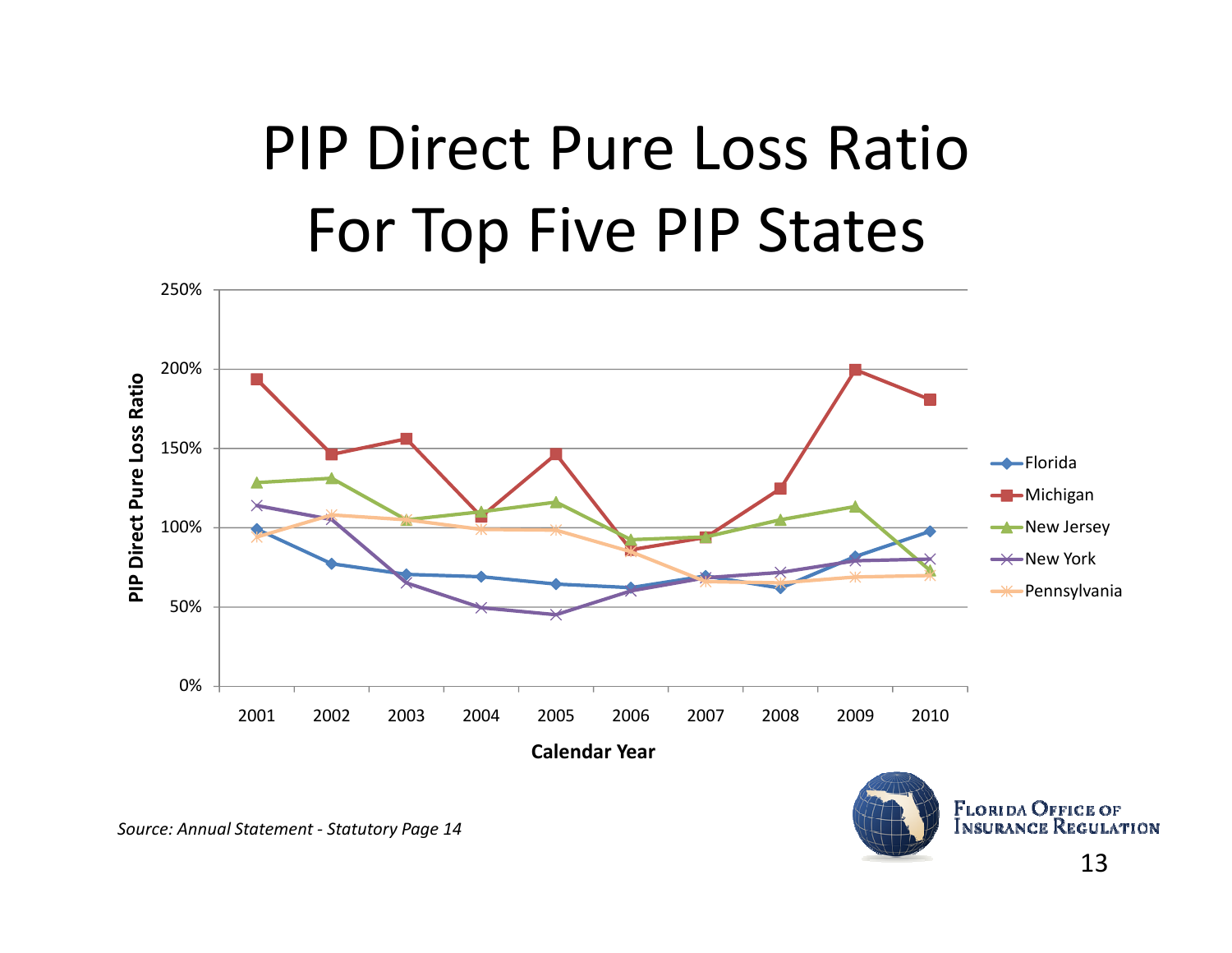#### **PIP Combined Loss Ratios**



Source: Calendar Year Experience Reporting Form (Form OIR-B1-308); 2010 is preliminary Only includes information from insurers that write 0.5% or more of the total industry-wide written premium for that line of business of the preceding calendar year

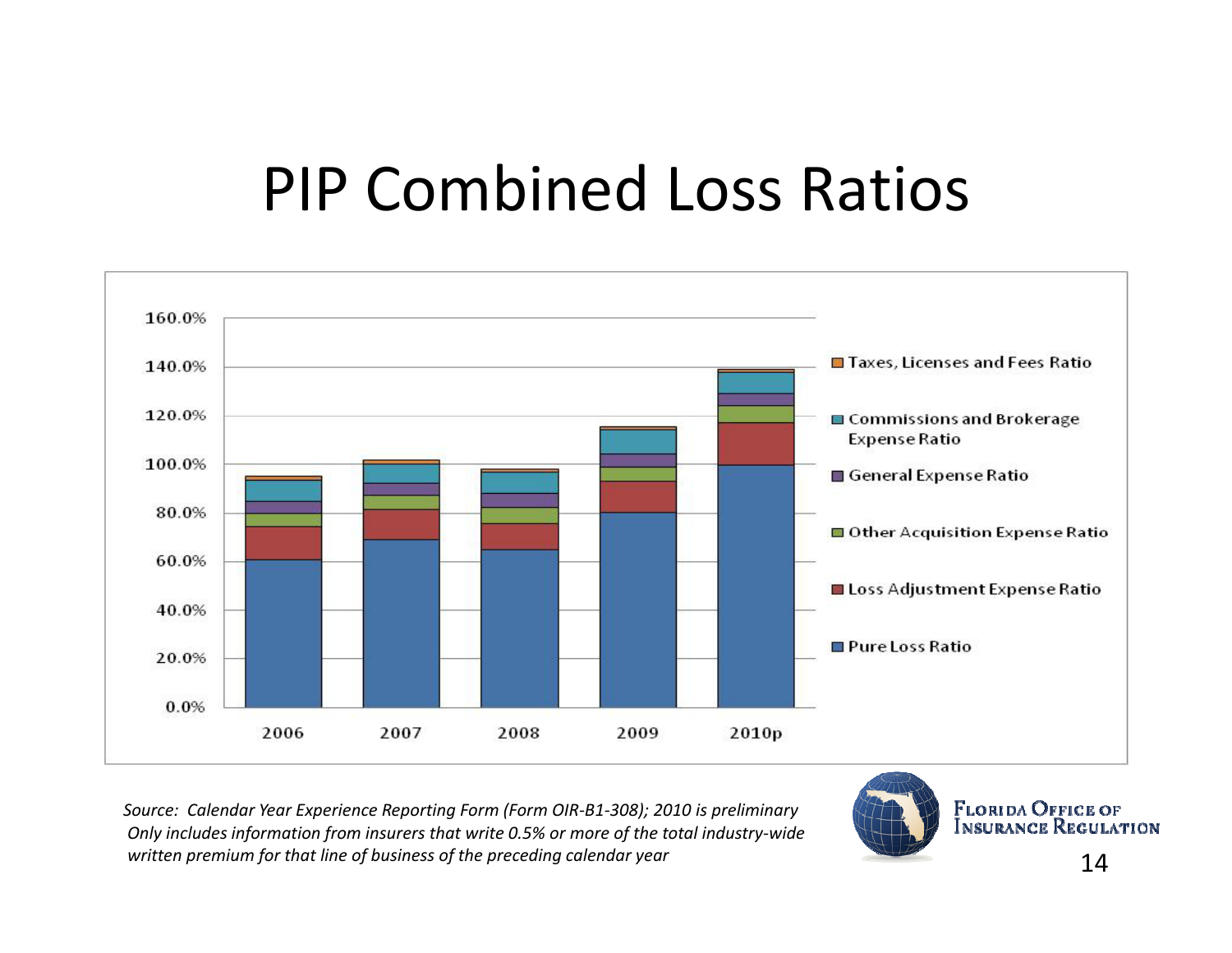#### Cumulative Rate Changes For Top Five Auto Insurers (Since 1/1/2009)

| Coverage             | <b>STATE FARM</b><br><b>MUTUAL</b><br><b>AUTOMOBILE</b><br><b>INSURANCE</b><br><b>COMPANY</b> | <b>GEICO GENERAL</b><br><b>INSURANCE</b><br><b>COMPANY</b> | <b>PROGRESSIVE</b><br><b>AMERICAN</b><br><b>INSURANCE</b><br><b>COMPANY</b> | <b>PROGRESSIVE</b><br><b>SELECT</b><br><b>INSURANCE</b><br><b>COMPANY</b> | <b>ALLSTATE</b><br><b>INSURANCE</b><br><b>COMPANY</b> |
|----------------------|-----------------------------------------------------------------------------------------------|------------------------------------------------------------|-----------------------------------------------------------------------------|---------------------------------------------------------------------------|-------------------------------------------------------|
| <b>BI</b>            | 40.0%                                                                                         | 40.0%                                                      | 33.0%                                                                       | 36.0%                                                                     | 46.3%                                                 |
| PD                   | 40.0%                                                                                         | $-6.0\%$                                                   | $-4.2%$                                                                     | 2.3%                                                                      | 29.6%                                                 |
| PIP                  | 49.7%                                                                                         | 72.2%                                                      | 63.0%                                                                       | 48.5%                                                                     | 35.1%                                                 |
| <b>UM</b>            | 52.4%                                                                                         | $-3.3%$                                                    | 48.7%                                                                       | 67.8%                                                                     | $-7.4%$                                               |
| <b>MP</b>            | $-3.8%$                                                                                       | $-1.9%$                                                    | $-1.7%$                                                                     | $-0.2%$                                                                   | 23.1%                                                 |
| COLL                 | $-15.9%$                                                                                      | $-22.1%$                                                   | $-19.8%$                                                                    | $-12.4%$                                                                  | $-24.7%$                                              |
| <b>COMP</b>          | $-7.2%$                                                                                       | $-18.0%$                                                   | $-29.5%$                                                                    | $-16.6%$                                                                  | $-26.3%$                                              |
| Total:               | 26.0%                                                                                         | 14.0%                                                      | 19.0%                                                                       | 18.8%                                                                     | 11.5%                                                 |
| <b>Market Share:</b> | 19.9%                                                                                         | 8.6%                                                       | 5.2%                                                                        | 4.7%                                                                      | 4.5%                                                  |

*Source: For filings implemented by insurers with effective dates for new business on or after January 1, 2009; Based on data submitted in the Rate Collection System as of August 1, 2011.* <sup>15</sup>

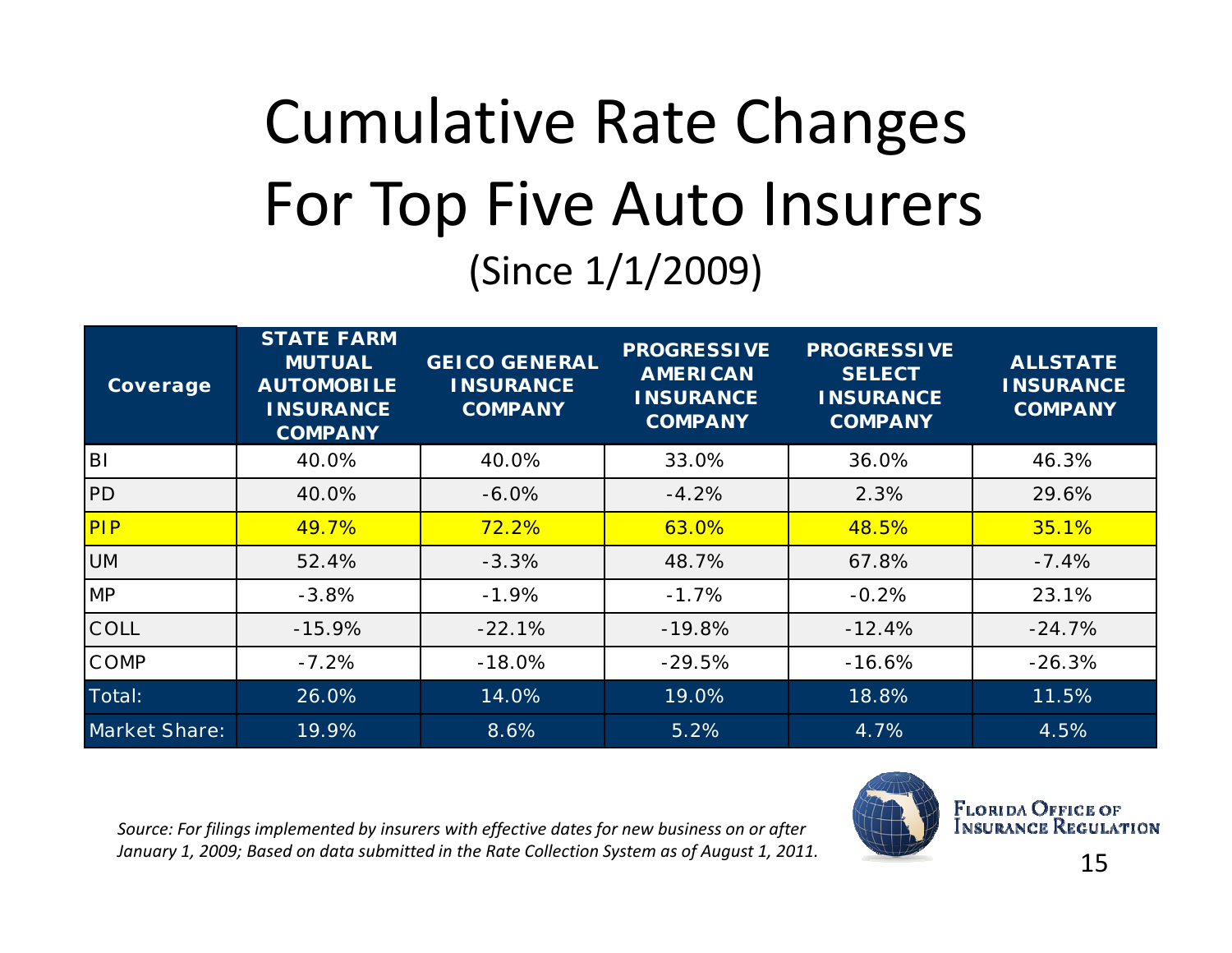## Comparison of PIP Premium Over Time for Miami Insured



*Source: Annual PIP premium for Miami zip code 33126 for <sup>a</sup> large national carrier. Assumes neutral risk score , no tickets/accidents, anti‐lock brakes and automatic front seat belts.*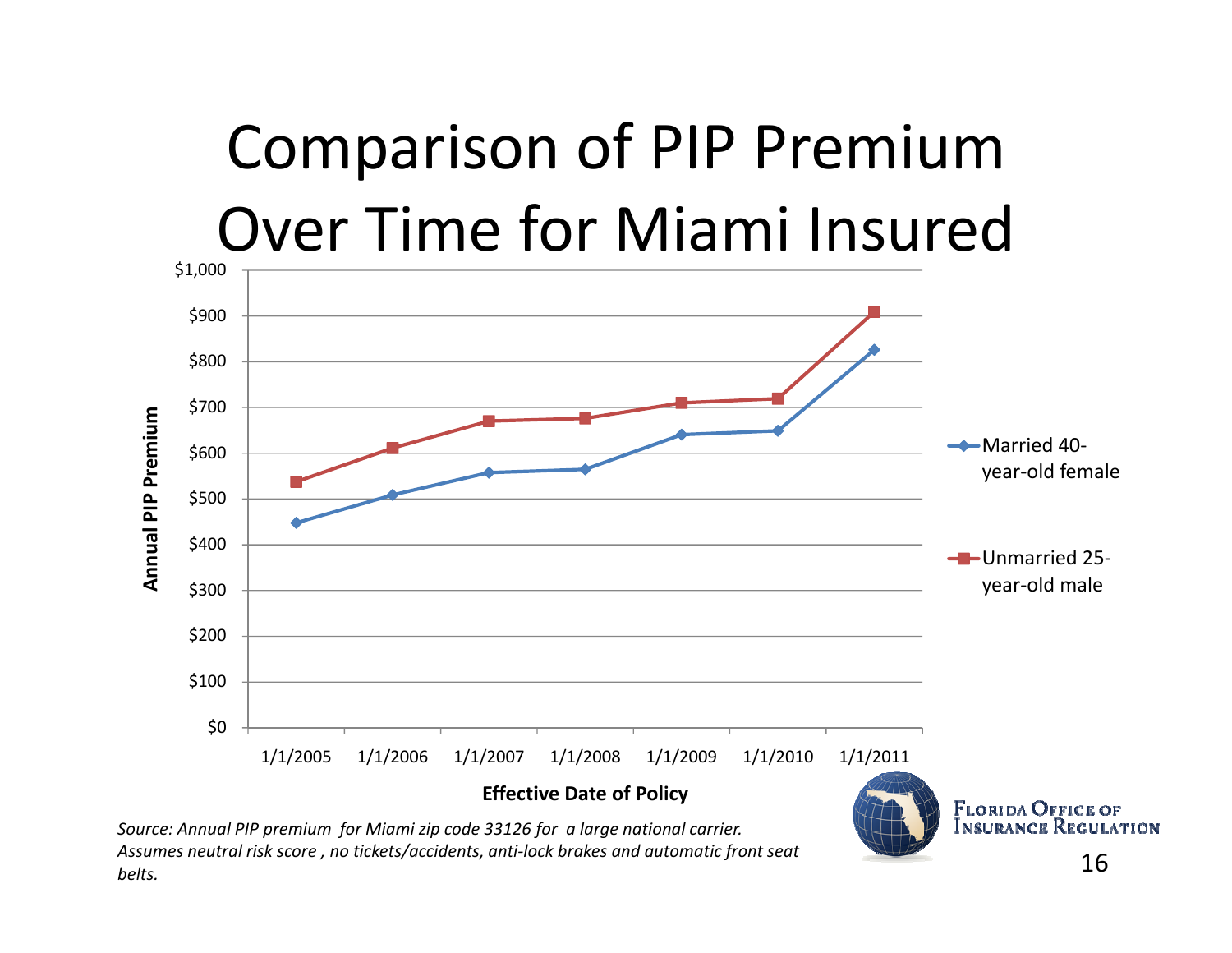### Comparison of PIP Premium Over Time for Tampa Insured



*Assumes neutral risk score , no tickets/accidents, anti‐lock brakes and automatic front seat belts.*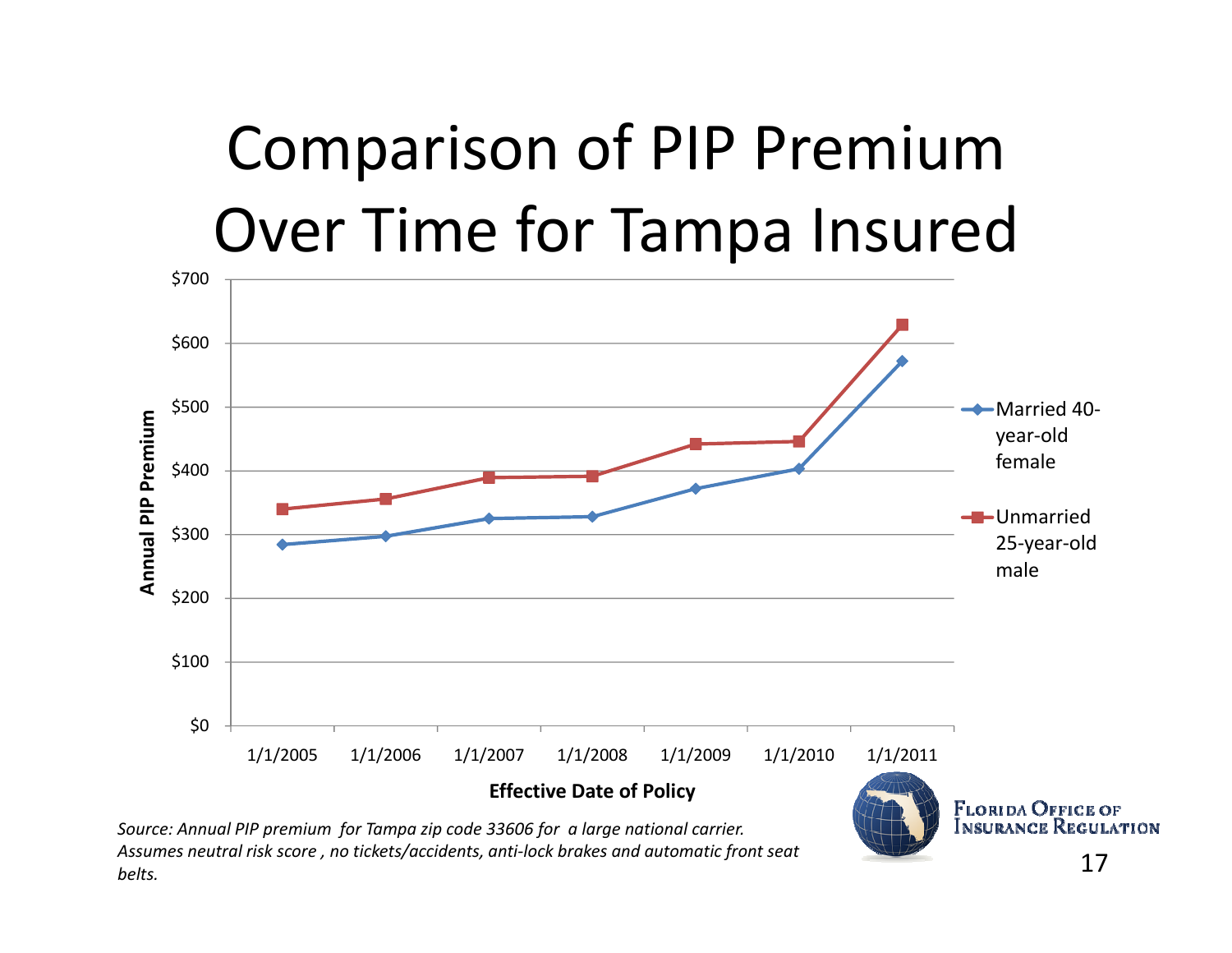## Tampa Continues to Lead the State in Staged Accident Questionable Claims



*Source: NICB, "Staged Accidents Analysis – Florida 2008‐2010", released April 20, 2011* (www.nicb.org/newsroom/news‐releases/florida‐staged‐accident‐qc‐report*)* 18

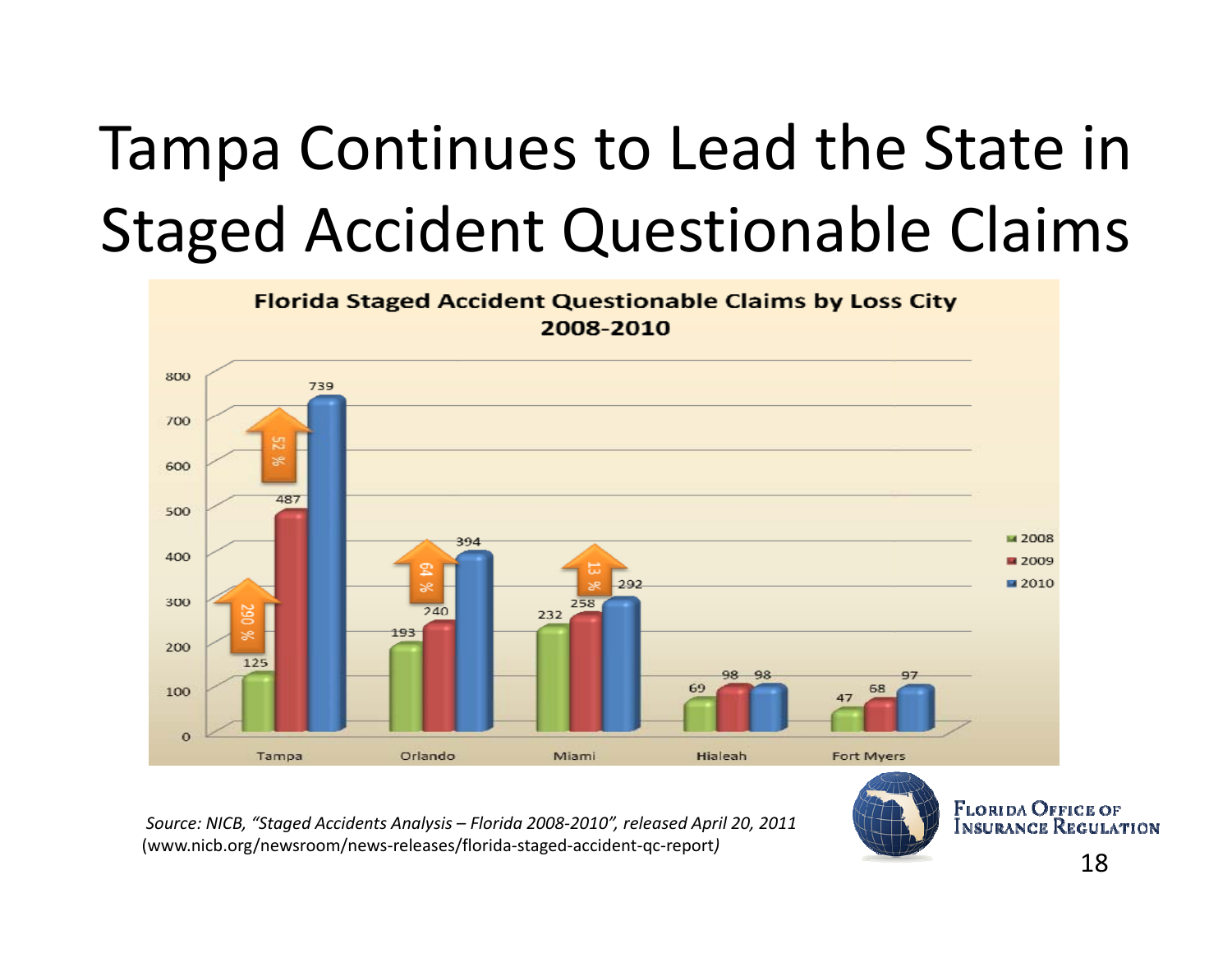#### Claims Opened/Recorded By Region Per 1,000 Licensed Drivers 40



*11, 2011 and licensed drivers from Driver Demographic Reports from Florida Department of Highway Safety and Motor Vehicles (www.flhsmv.gov/html/safety.html)* 19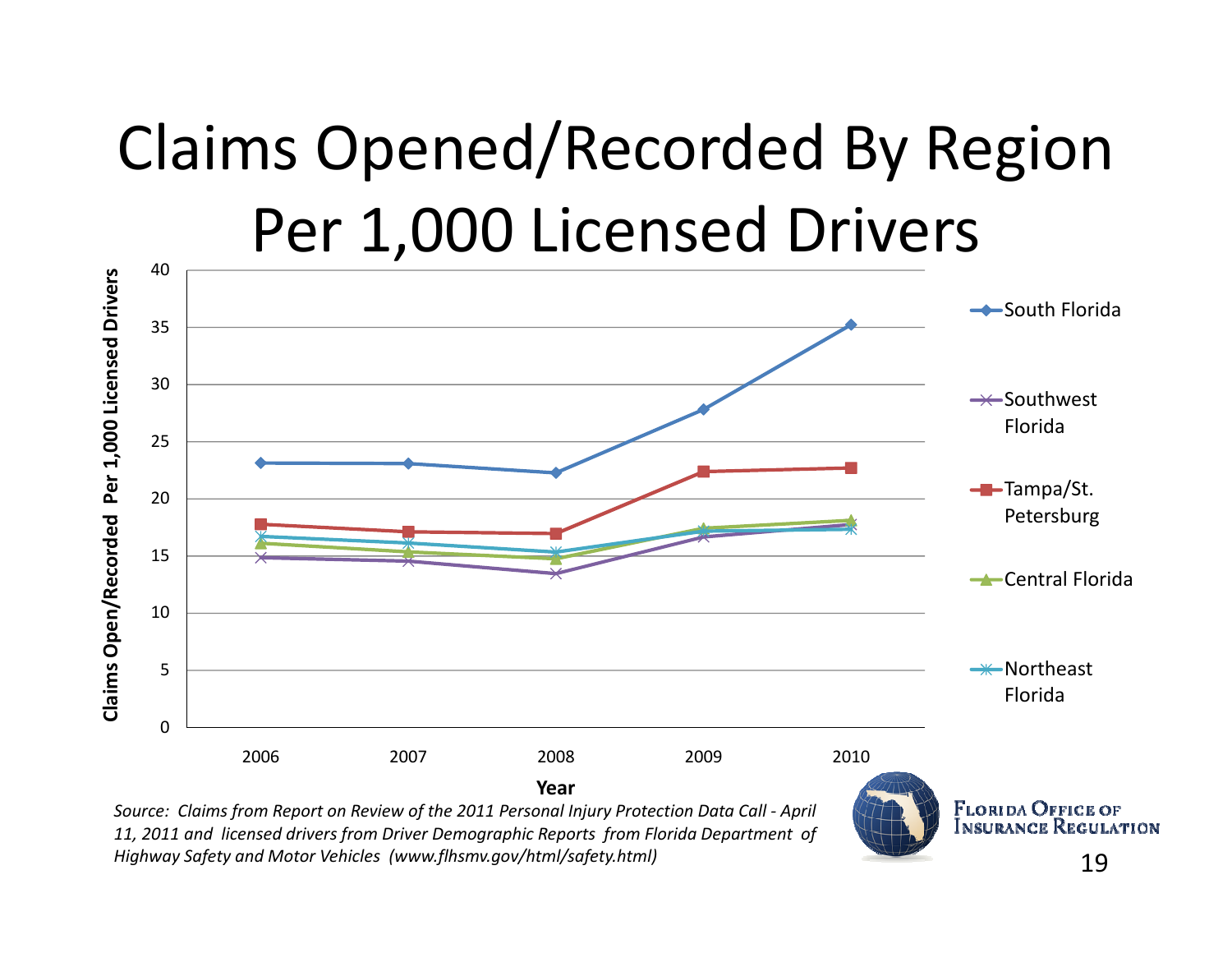## PIP Fraud Referrals Have Increased Significantly Since 2007



*Source: Florida Department of Financial Services, Division of Insurance Fraud* 20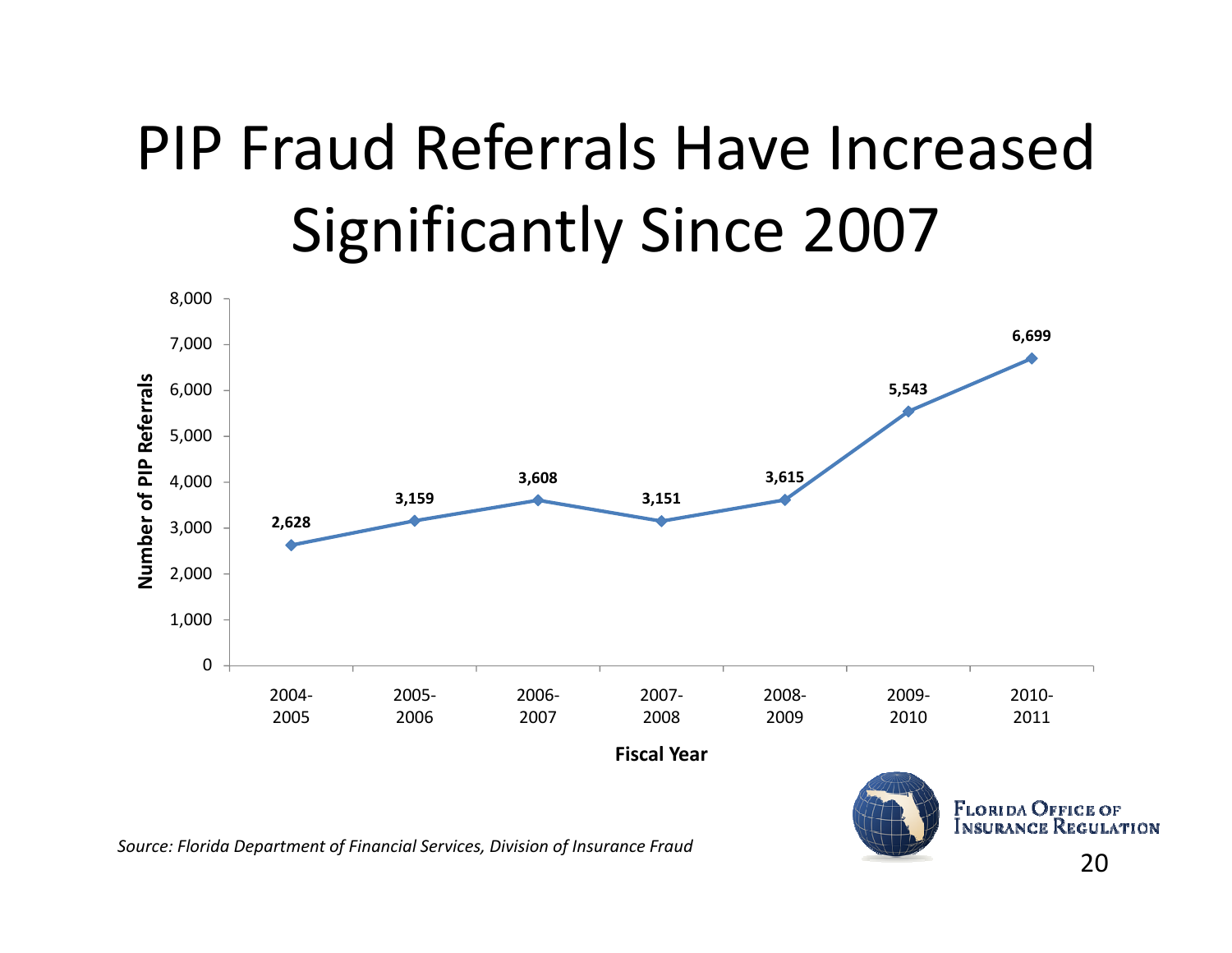#### Almost 50% of Total Referrals Are Now PIP‐Related





*Source: Florida Department of Financial Services, Division of Insurance Fraud* 21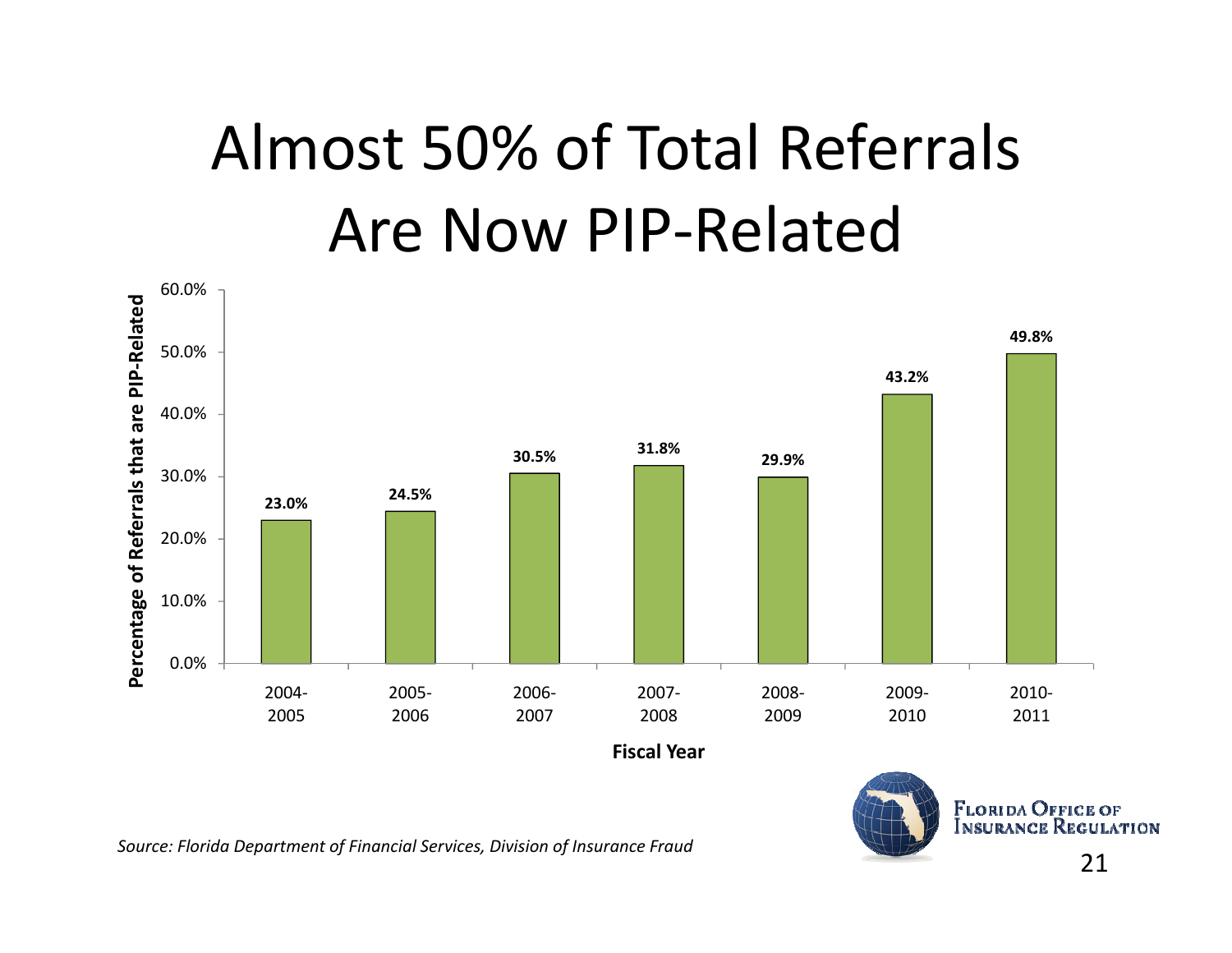#### The Average Provider Charges Per Claim Continue to Increase

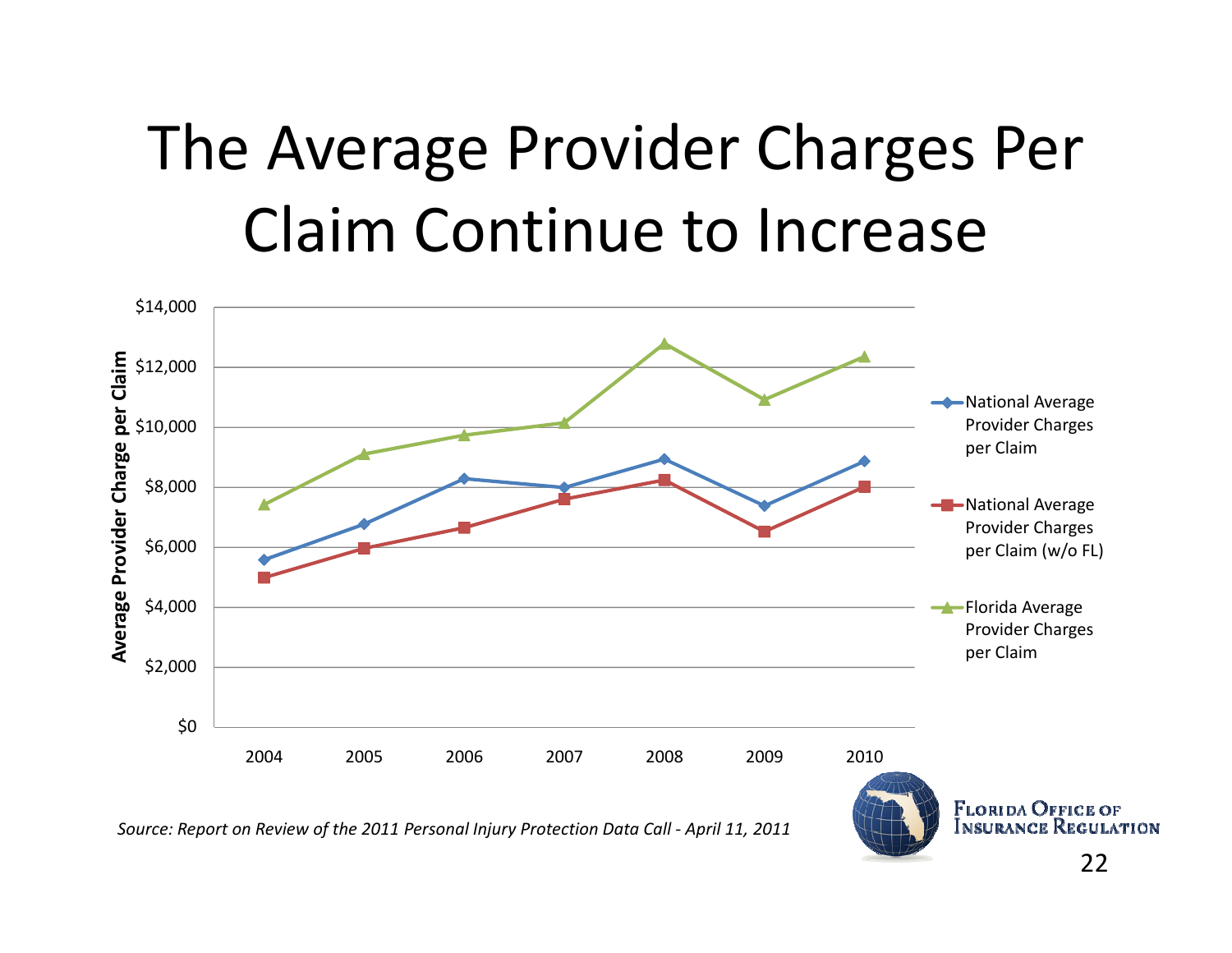#### Average Procedures Per Claim Have Increased Significantly Since 2007



*Source: Report on Review of the 2011 Personal Injury Protection Data Call ‐ April 11, 2011*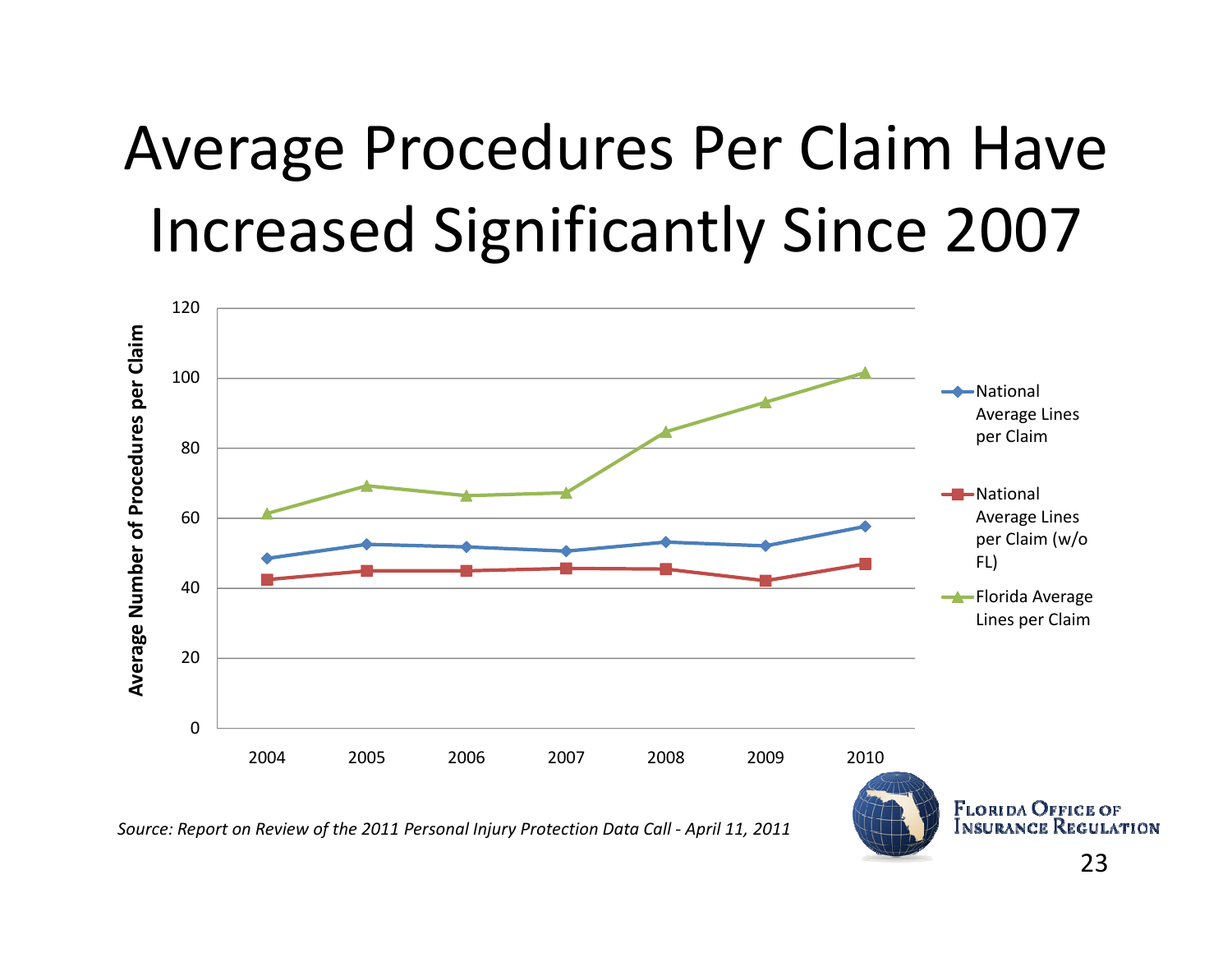#### Average Procedures Per Bill Have Also Increased Since 2007

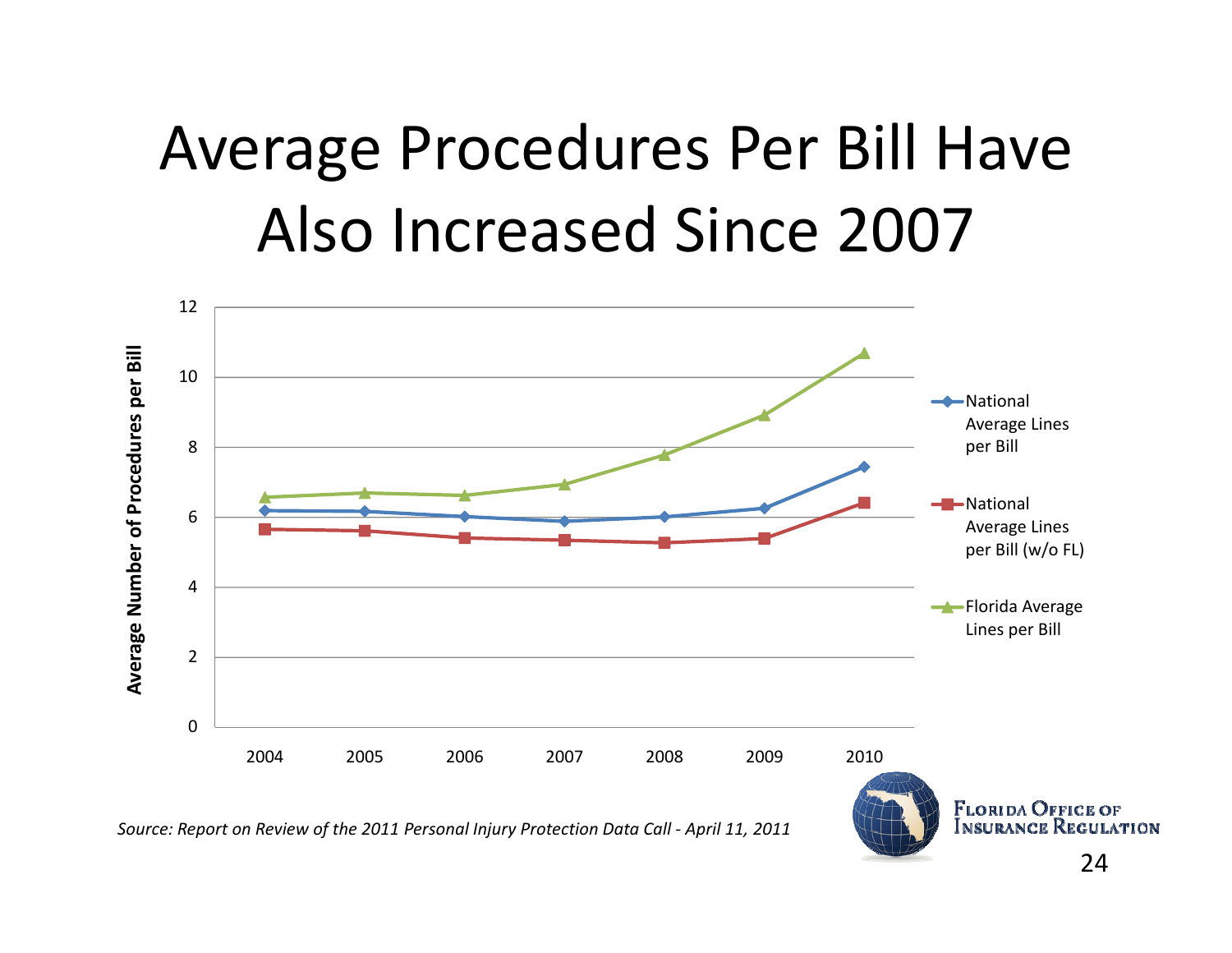## SB 1930/HB 1411 Summary

(Senator Bogdanoff and Representative Boyd)

- Enhanced tools to fight fraud
- •Improved investigation of claims for No‐Fault benefits
- •• New guidelines for handling fraudulent No-Fault claims
- •New guidelines for submission of bills to insurer
- $\bullet$ ● Reimbursement criteria for No-Fault benefits
- •• New guidelines for demand letters
- Allows for the creation of Preferred Provider PIP networks